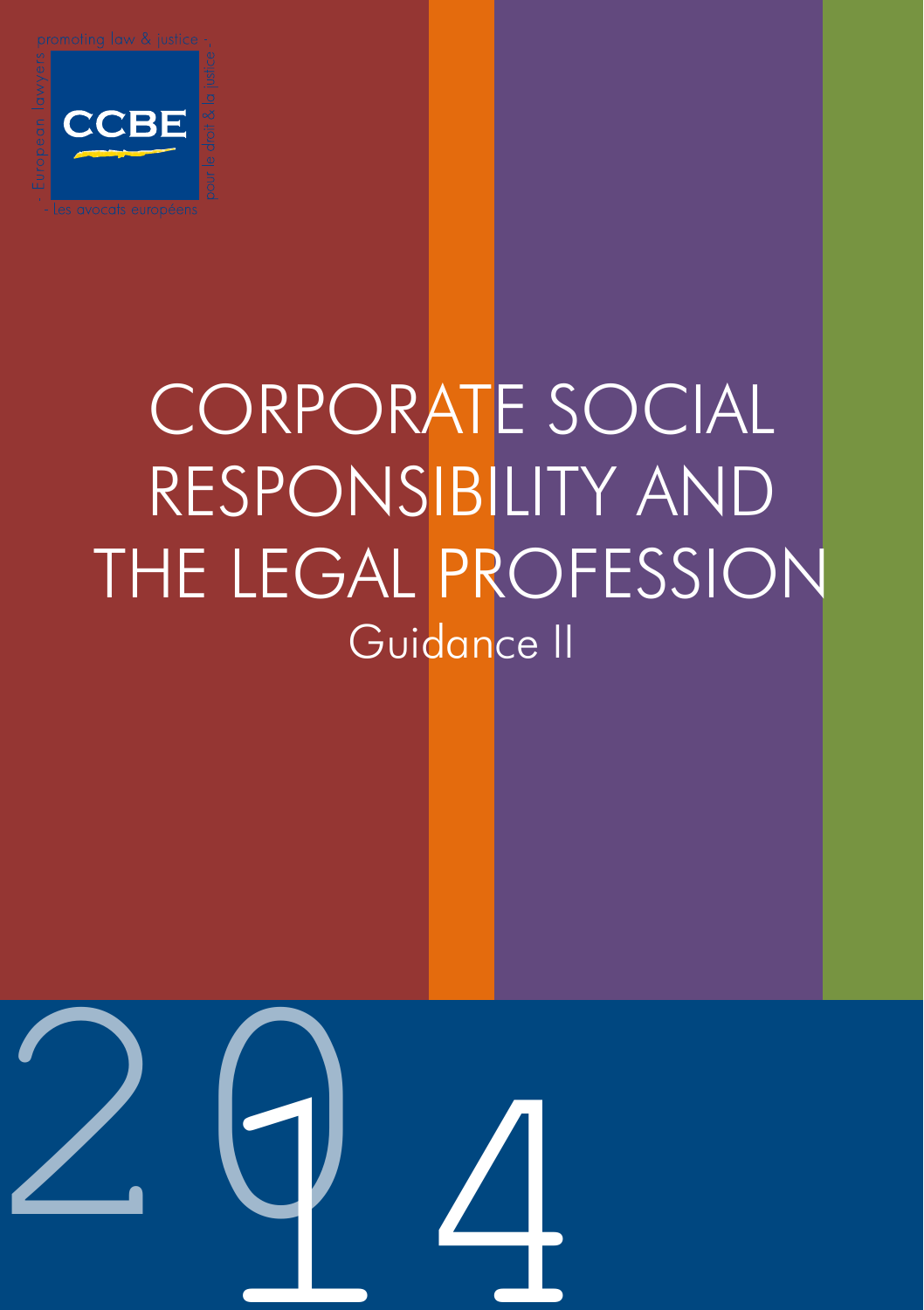# **PREFACE**

The CCBE issued on February 7, 2013 the Guidance "Corporate Social Responsibility and the Legal Profession" ("Guidance I"), providing information about the definition, the basic concepts and the International, EU and national initiatives regarding Corporate Social Responsibility (CSR).<sup>1</sup> Guidance I also addressed the questions "Why do lawyers, law firms, bars and law societies have to be aware of CSR?" and "What are the challenges and foreseeable developments?" Guidance II follows up on these questions and provides further consideration of the issues.

The CSR Committee is convinced that CSR will not merely be the subject of a transitory stage between soft and hard law but will generate new forms of soft and hybrid regulation forming part of an emerging global governance. The practice of lawyers will have to be adapted accordingly, providing new opportunities for lawyers on the one hand, raising questions, e.g. of insurance coverage and the scope of engagement, on the other. As CSR is a fast developing and changing area in flux, the CSR Committee will have to amend, modify and specify its considerations in the future to keep pace with the ongoing developments.

The following Guidance II does not aim to impose on any lawyer a particular standard of behavior, nor does it claim to be comprehensive or conclusive. Its purpose is to alert lawyers and bars and law societies to the new opportunities and challenges of CSR and highlight practical issues which require consideration, and which offer bars and law societies the opportunity to provide leadership and guidance on these matters. It also highlights the issues of concern for bars and law societies, and suggests areas in which their leadership and guidance is desirable.

The CCBE would like to thank the members of its CSR Committee for all their assistance in developing this Guidance - Birgit Spießhofer - Chair, Alix Frank-Thomasser, Carl Bevernage, Jean-Louis Joris, Kari Lautjärvi, Florence Richard, Mary Floropoulou-Makris, Marco Vianello, Marc Elvinger, Joanna Wisla-Plonka, Coloma Armero Montes, Claes Cronstedt and Simon Hall.

For your comments, or further information, please contact the CCBE at: ccbe@ccbe.eu **CCBE** 

February 2014

### CONTACT:

Council of Bars and Law Societies of Europe Rue Joseph II, 40/8 1000 Brussels (Belgium)

T +32 (0)2 234 65 10 F +32 (0)2 234 65 11

 $\bigcap_{\mathsf{in}(\mathsf{f})} \bigcap$ ccbe@ccbe.eu www.ccbe.eu Follow us on  $\forall$  in  $\exists$ 

<sup>1</sup> See: http://www.ccbe.eu/index.php?id=94&id\_comite=54&L=0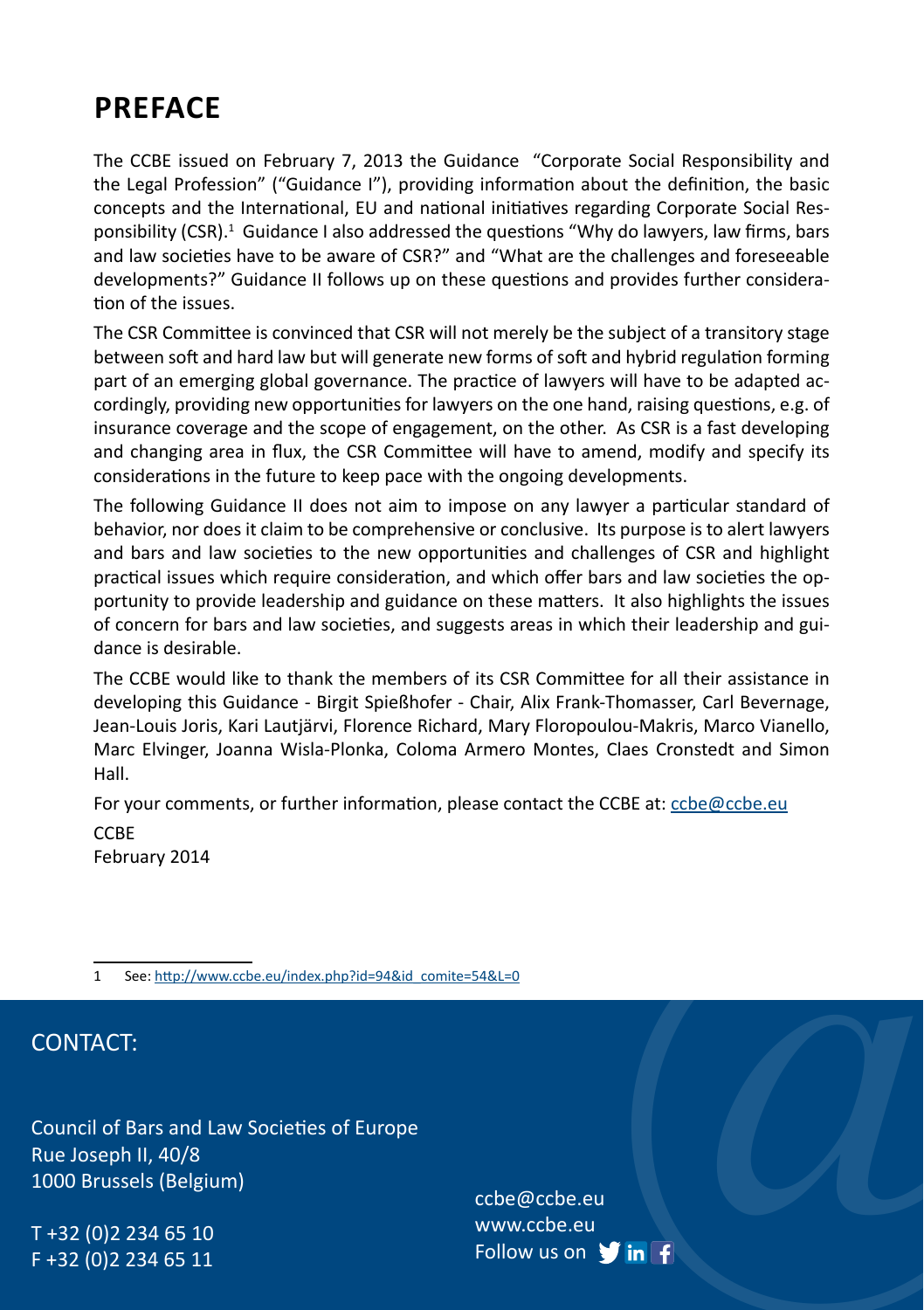# **EXECUTIVE SUMMARY**

- 1. Any CSR policy for the legal profession has to take into account the specific role and situation of law firms and bars, in particular, in the administration of justice.
- 2. We see increasingly clients who expect their lawyers to provide advice on CSR matters. As CSR is a new emerging area of lawyers' activities, encompassing soft and hard law, a lot of issues need further clarification, in particular, the exact scope of the mandate, the insurance coverage (is advice on international soft law "legal" advice?), potential liabilities and their limitation in client agreements.
- 3. The lawyer as supplier of services may be confronted with various dilemmas, in particular, a multiplicity of potentially conflicting policies of various clients, client's requests to audit its books and records and to comply with barely defined standards, and client's requests (e.g. concerning intensive working hours) conflicting with its own supplier policy.
- 4. Sole practitioners, law firms and bars qualify as enterprises in the sense of the international, European and national CSR instruments. As a minimum, responsible business means compliance with applicable rules and regulations. The EU Commission asks, however, that enterprises do more on a voluntary basis.
- 5. To the extent a law firm maintains activities in countries with weak governance zones it may be advisable to develop a CSR policy consistent with its European standards.
- 6. The potential inconsistency between the client's supplier code of conduct, applicable to all kinds of businesses, and the CSR policies reflecting the specific role of the legal profession, needs to be addressed.
- 7. CSR claims regarding the client relationship have to take into consideration the specific role of the lawyer in the administration of justice. Claims concerning supply chain management have to be proportionate and avoid overly bureaucratic burdens.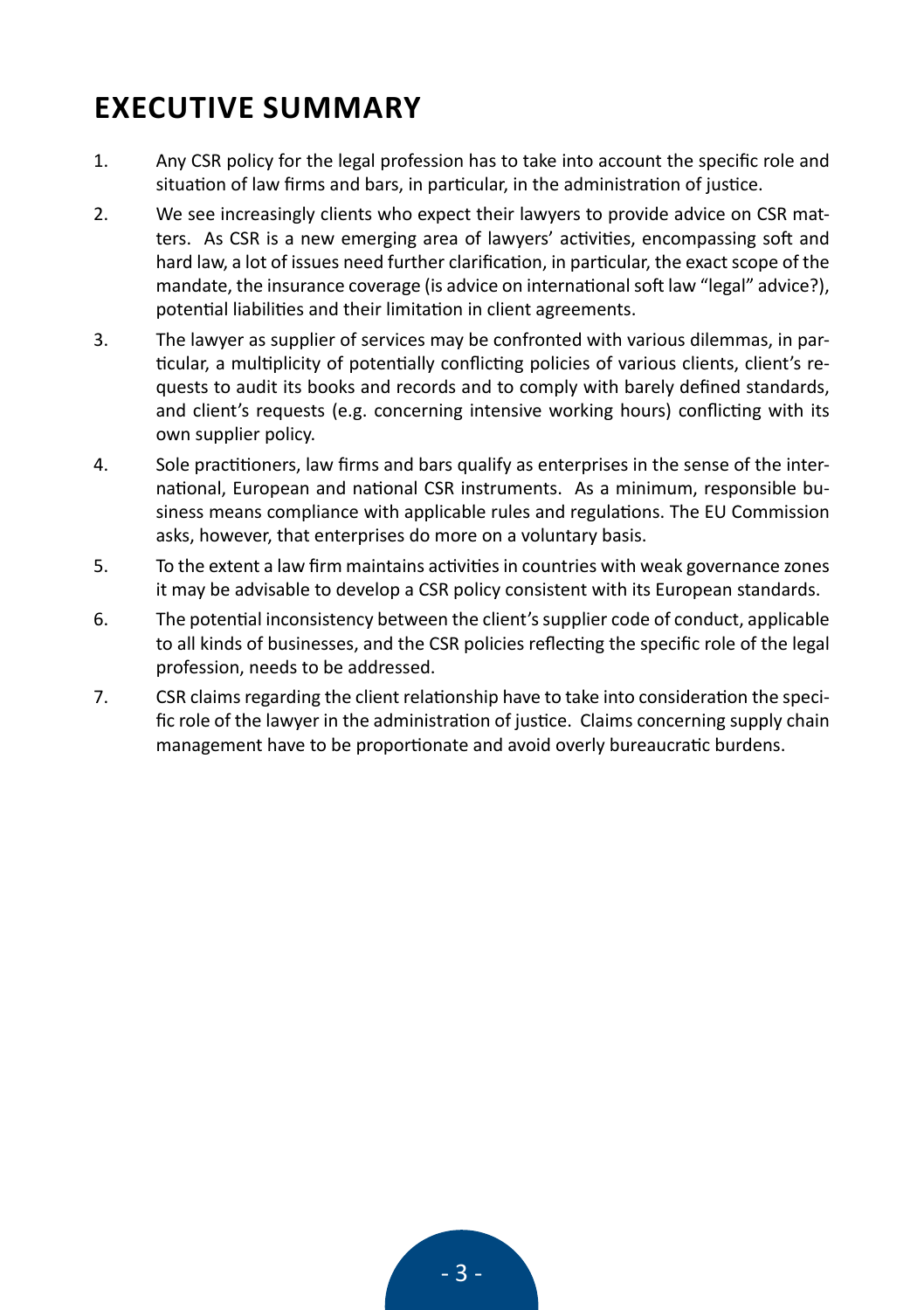# **INTRODUCTION**

The European Commission stipulated in its CSR Strategy Paper of 25 October 2011<sup>2</sup> that enterprises, including law firms and bar organisations, should deal with CSR, in particular:

- All large European enterprises are invited to make a commitment by 2014 to take account of at least one of the following sets of principles and guidelines when developing their approach to CSR: the UN Global Compact, the OECD Guidelines for Multinational Enterprises, or the ISO 26000 Guidance Standard on Social Responsibility;
- All European-based multinational enterprises are invited to make a commitment by 2014 to respect the ILO Tri-Partite Declaration of Principles concerning Multinational Enterprises and Social Policy;
- The EU Commission expects *all* European enterprises to meet the Corporate Social Responsibility to respect Human Rights as defined in the UN Guiding Principles.

As anticipated in the CSR developments described in Guidance  $I^3$ , we increasingly see publications suggesting, for consideration, far-reaching duties for the legal profession regarding  $CSR<sup>4</sup>$ 

It is important that the legal profession determines its own future in the area of CSR and develops policies and practices which are fit for purpose, proportionate and take account of the imperative of our role, in particular, in the administration of justice, and are consistent with our regulatory regimes.

<sup>2</sup> See Guidance I, p. 8 seq.

<sup>3</sup> Chapter I

<sup>4</sup> See e.g. Advocates for International Development (A4ID):"Law firms' implementation of the Guiding Principles on Business and Human Rights", www.a4id.org A4ID suggests i.a. that law firms should carry out a human rights due diligence, assessing the actual and potential adverse human rights impacts of prospective or current clients. Law firms should also assess how they may actually or potentially cause, contribute or be directly linked through their services to a client's adverse human rights impact. The concepts of "adverse human rights impact" and "linkage" are construed in a broad way. According to A4ID, in the event a human rights risk is identified the law firm should use its leverage to effect change in the wrongful practices of its client, and if necessary refuse to accept a mandate or cancel it. The paper also advocates that law firms should publish a commitment to respect human rights in a statement of policy. A4ID suggests that bars and law societies consider an amendment of their codes of conduct to include i.a. a provision that lawyers have to respect human rights, that the duty to the client includes the consideration of the client's responsibility to respect human rights, and that the lawyer shall not act or counsel a client nor assist the client with conduct the lawyer knows constitutes a violation of internationally recognized human rights. Bars are recommended to consider how to address situations where the client limits the scope of work of the lawyer and thus excludes advice related to international human rights. Bars are also asked to consider whether the concept of 'best interest' of the client would include human rights, whether a withdrawal by a lawyer from a retainer for 'good cause' should include a client's failure to respect human rights, and whether disclosure of information should be permitted when necessary to respond to a serious complaint or proceeding against a lawyer of involvement or complicity in a client's adverse human rights impact.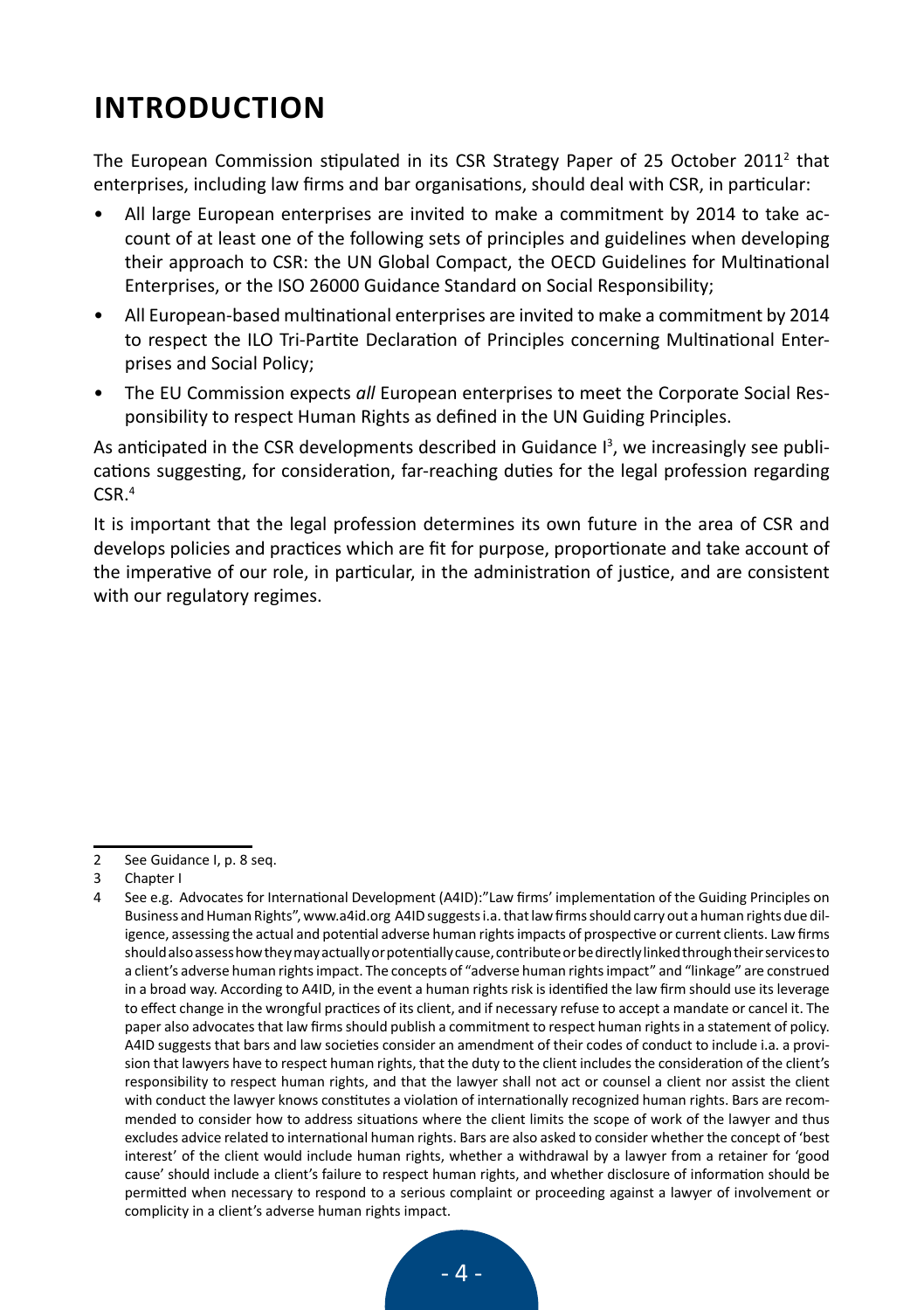# **1. THE SITUATION AND THE ROLE OF THE LEGAL PROFESSION**

Any discussion on CSR for the Legal Profession has to take into consideration the specific role and situation of the legal profession in order to generate expectations which are realistic, adequate and proportionate, in particular, regarding the client-relationship.<sup>5</sup>

# *a) The Situation of the Legal Profession in Europe*

The vast majority of European bar members are sole practitioners and small and medium sized law firms, servicing mostly national and European clients. The European Union and its Member States are deemed to have robust environmental and social governance, legislation systems and institutional capacity designed to protect their people and the natural environment. The Equator Principles for the project finance industry qualify e.g. most of the EU Member States as 'Designated Countries'; for projects located in these countries compliance with the respective laws, regulations, permits and the EU and national stakeholder and grievance mechanisms shall suffice. This does not preclude, however, the opportunity to do more on a voluntary basis, as recommended by the EU Commission, and expected increasingly by clients and young professionals. The situation is considered to be different, however, when the law firm, the client and/or the project is located or active in weak governance zones where the level of protection is considerably lower than in Europe.

The European legal market can, in general, be regarded as a saturated market with over capacity, meaning that law firms, in particular, larger commercial ones, servicing multinational clients, have to make substantial efforts to acquire clients and mandates. Multinational enterprises "use" specific law firms for specific purposes, invite law firms to apply for mandates and panels, thereby creating a situation of permanent competition. Long term and exclusive client relationships where the attorney is the client's trusted advisor in a wider sense, entailing influence on a client beyond a specific task, are, in reality very limited, at least in so far as multinational clients are concerned.

# *b) The Role of the Attorney/Law Firm and the Administration of Justice*

The lawyer/law firm is on the one hand advisor and supplier of services to the client, and on the other hand, the attorney has a crucial function in the day-to-day operation of the rule of law.

As advisor and supplier of services the lawyer/law firm is in general dependent on the client's definition of the scope of work. The attorney may alert the client that other issues such as human rights should also be taken into consideration. It is, however, in the client's sole discretion what services he would like to obtain (and pay for). The attorney has an advisory role which means that the client may or may not follow his advice. Therefore, the attorney can in

<sup>5</sup> Certain far-reaching expectations, established by NGOs and other organisations (see e.g. Fn.4), are based on assumptions which are not coherent with our understanding of the role and the situation of the legal profession in Europe.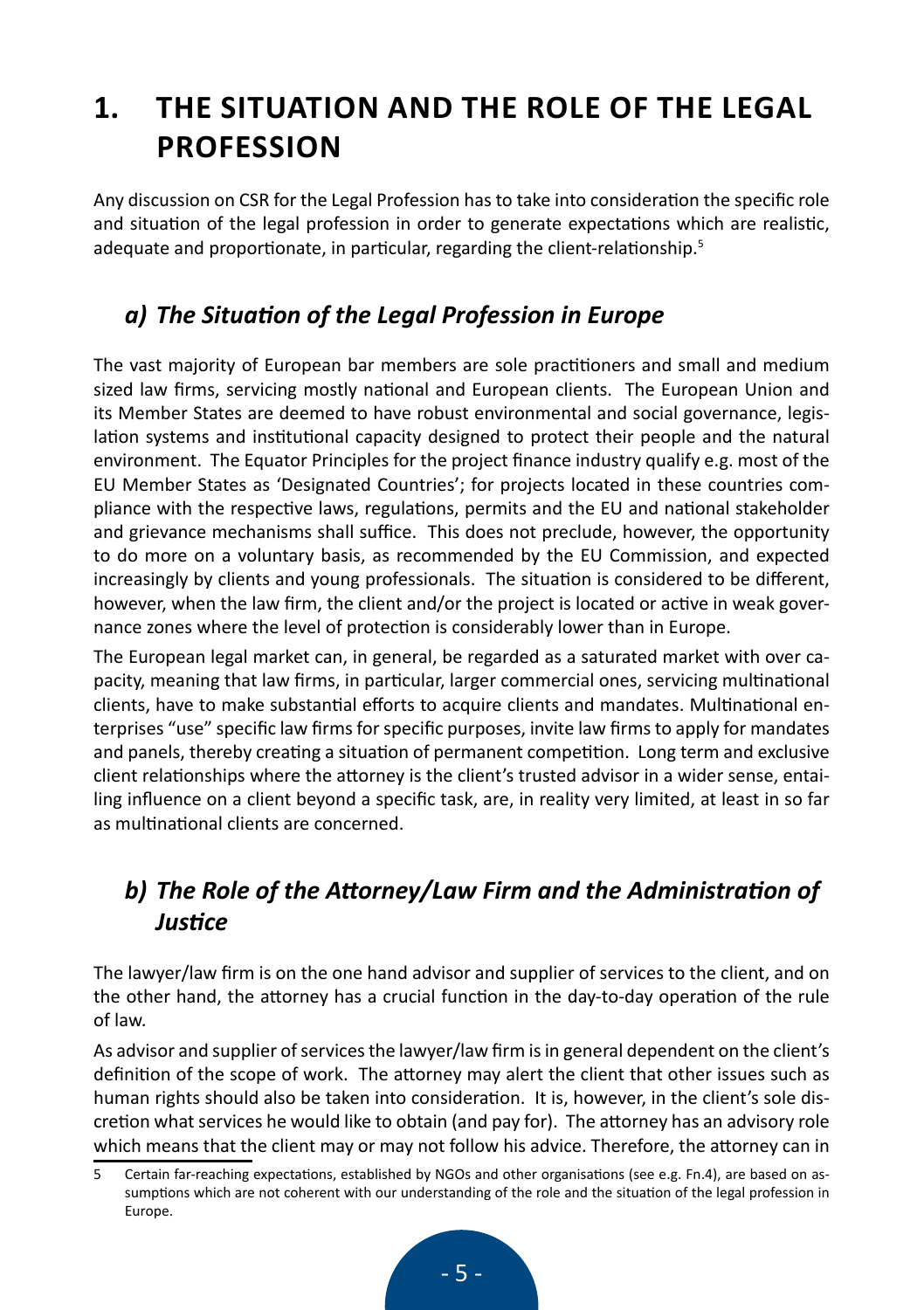general only be held responsible for his own advice and service, not for the client's conduct.

The attorney has a unique position in the promotion and implementation of the rule of law. One of the basic principles of the rule of law is that every person is entitled to be represented by a lawyer, and, that the lawyer has a role on his own distinct from the client's decision and conduct. Due to this official function, the attorney is not only subject to generally applicable laws, applying to all persons and businesses, but also to specific bar rules and regulations, i.a. special confidentiality requirements, attorney-client-privilege, limitations regarding the termination of the client relationship and, under certain conditions, the obligation to represent a client in court. These essential and precious requirements should be guaranteed and protected. Even massive violators of human rights such as mass murderers are entitled to legal representation and a fair trial. A lawyer may represent them, although their behaviour is inconsistent with the lawyer's own moral or social standards. This is part of a lawyer's official function and professional role without which the justice system could not function. It is an essential element of the rule of law.<sup>6</sup>

### *c) The Role of Bars and Law Societies*

Bars and Law Societies are, in general, bodies of self-organisation of attorneys and law firms. They represent their interests, in particular, vis-à-vis the government, parliament and public authorities. They provide training and contribute to civil society by way of commenting on proposed legislation, amicus curiae briefs, or by issuing public statements on legal matters including human rights. Some bars have regulatory and disciplinary authority regarding bar matters and an individual attorney's conduct. Most European bars do not have a general political mandate but an authorisation limited to the representation and organisation of bar matters. Thus, they are contributing to the implementation of the rule of law by ensuring that clients get access to competent, professional legal advice from lawyers who act independently from outside influence, with integrity and subject to high ethical standards .

<sup>6</sup> See Assessing the Economic significance of the professional legal services sector in the European Union, George Yarrow and Christopher Decker, Regulatory Policy Institute, August 2012, pp. 14-16: As noted by Professor Yarrow in the report prepared at the request of the CCBE on the economic significance of the professional services sector in the European Union, one way in which international organizations such as the World Bank, UNDP, and USAID have sought to promote economic development and improve economic performance has been by advocating the adoption of the 'rule of law' in developing or transitional countries. Various commentators, however, have assessed efforts by international bodies, such as the World Bank, to assist in building the 'rule of law' in developing or post-conflict societies as disappointing. The rule of law can't come from top down planning. It needs the support of intermediate institutions and a community of judges, lawyers and scholars who can shape law into reality. It follows that depriving companies and institutions with weak human rights records from competent, independent legal advice would weaken the promotion of the rule of law instead of strengthening it, contrary to the objectives of those seeking to promote CR.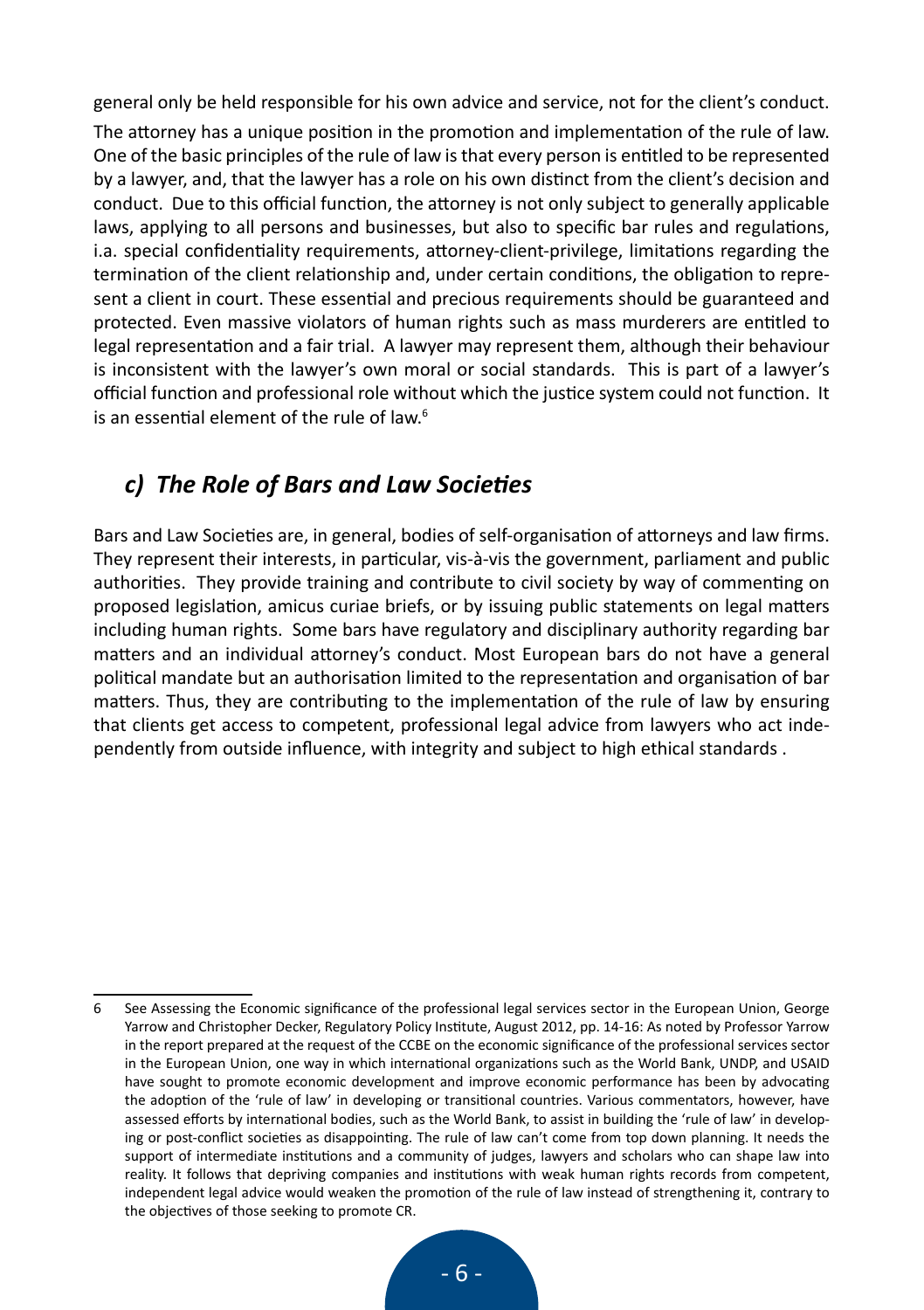# **2. ADVICE ON CSR**

As pointed out in Guidance I<sup>7</sup> we increasingly see clients, in particular, multinational companies who expect their (external and internal) lawyers to provide advice on CSR matters, CSR developments and soft and hard CSR "law". This is not an established standard (yet). As CSR is a new emerging area of lawyers' activities a lot of issues need further clarification, e.g. are soft law guidelines such as the OECD Guidelines on Multinational Enterprises<sup>8</sup> or the Equator Principles<sup>9</sup> "*law*"? Is advice on soft law considered "*legal* advice"?

When giving advice on CSR matters to clients, lawyers may participate in the tailoring of their CSR policy and normative framework. This role is of extreme importance as the CSR commitments undertaken by companies are likely to be assessed by national courts; they may form a basis for liability, even if these commitments are considered as soft law<sup>10</sup>. In fact soft law, as precursor of hard law<sup>11</sup>, can be regarded as part of the global normative dimension that impacts companies' behaviors and may be controlled and taken into account by judges. When they act as counsel, lawyers may have therefore a duty to provide relevant advice on CSR soft law. Lawyers are likely to be called upon to assist companies in compliance, i.a. with the new reporting requirements regarding human rights, environmental and employment issues suggested in the draft Accounting Directive.<sup>12</sup> As a consequence, law firms have started to establish teams, sometimes of a multidisciplinary nature, to answer these demands.

Example: project finance transactions may entail advice on the Equator Principles, the International Finance Corporation Standards on Environmental and Social Sustainability and the UN Guiding Principles on Business and Human Rights (UNGP).

Prof. Ruggie, the author of the UNGP, pointed out: we are manoeuvering re UNGP to a large extent in a "sparkling grey zone" (this applies to CSR in general). For a lawyer this means moving on challenging grounds and potential liability. A lot of concepts developed in the CSR discussion to describe the scope of responsibility, such as "negative human rights impact", "linkage", "complicity" or "sphere of influence" are very broad and require further definition, determination and clarification. What it means to "respect human rights" in a specific situation and context may be hard to define if the claim for respect goes beyond compliance with national laws and court decisions and clear "black or white" cases. The content may be defined by persons applying the UNGP e.g. in project finance decisions, by "expert panels" in complaints procedures, or by NGOs claiming that a company does not respect human rights sufficiently.<sup>13</sup>

Human rights are usually spelled out in rather general terms in the various and by no means coherent Human Rights Conventions, designed to address States (which are obliged to break them down to behavioral standards). At least in Europe the doctrine is established that direct applicability of human rights between private parties can be assumed only under excep-

<sup>7</sup> P. 10 et seq.

<sup>8</sup> http://www.oecd.org/corporate/mne/

<sup>9</sup> http://www.equator-principles.com/

<sup>10</sup> For instance, these could be the case before a "Conseil des Prud'hommes" in France.

<sup>11</sup> See on the importance of soft law the annual report from the French "Conseil d'Etat" published on 2 October 2013, available at : http://www.conseil-etat.fr/media/document/RAPPORT%20ETUDES/droit\_souple\_4-propositions\_021013.pdf

<sup>12</sup> Commission Legislative Proposal for a Directive amending Council Directives 78/660/EEC and 83/349/EEC as regards disclosure of nonfinancial and diversity information by certain large companies and groups.

<sup>13</sup> The National Contact Points, based on the OECD Guidelines on Multinational Enterprises, could be developed into such an instance although they have not been widely called upon so far.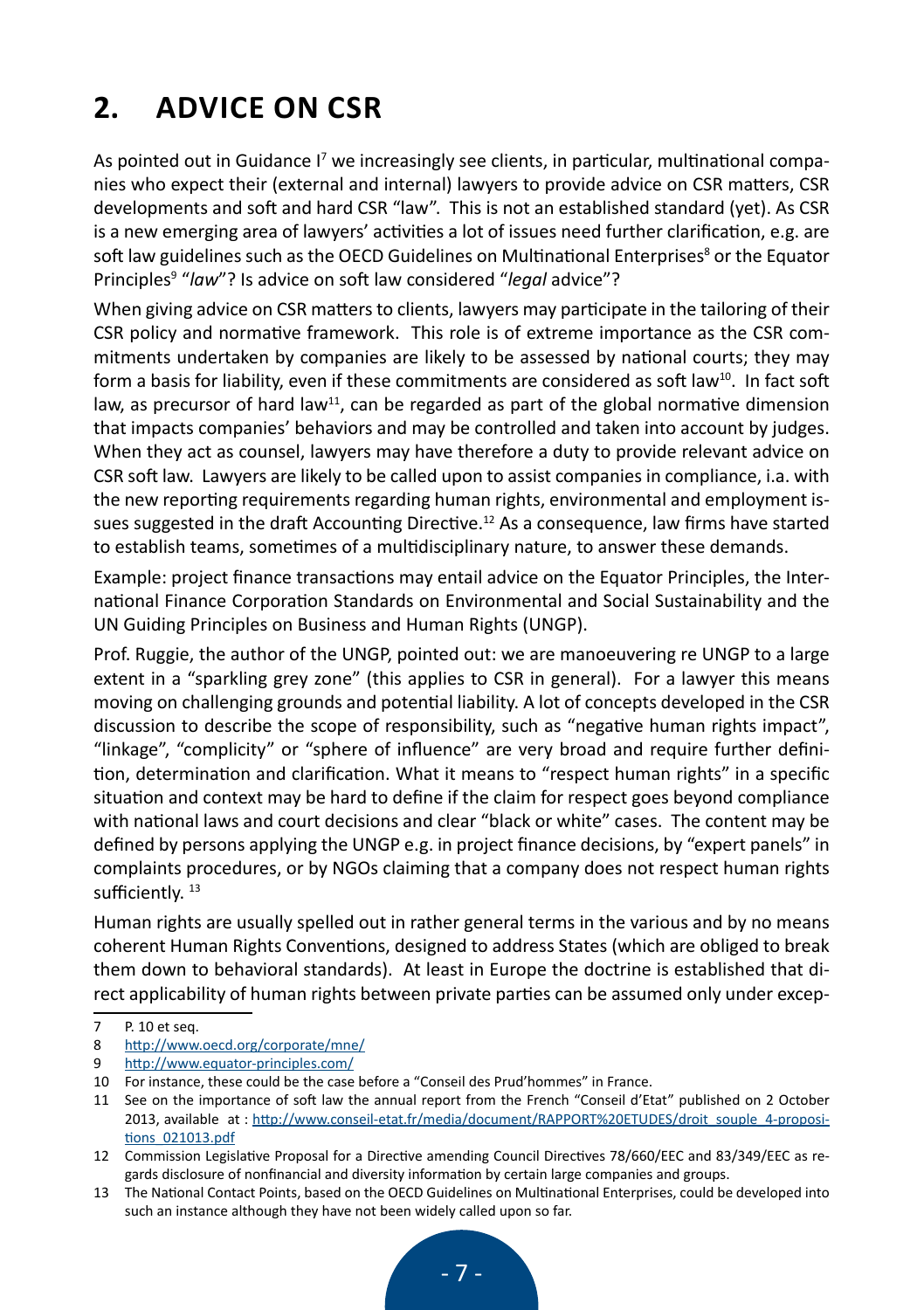tional circumstances when the human right is defined in such a specific way that no further specification by legislation, administration or courts is required.<sup>14</sup> If the relevant human right lacks such specificity, the person or entity applying or advocating the human right defines its content, limitations and the delineation of conflicting human rights, very often with no possibility to challenge that assessment in any court and to obtain certainty of outcome. This raises questions re democratic legitimacy and the rule of law.

The publication of a human rights policy commitment on the website, as requested by the UNGP, may be used as a basis for a cause of action against the company/client<sup>15</sup>; an audit or due diligence process may generate information that can be readily used by a public prosecutor as no protective or "safe harbor rules" apply (unless the information is protected by attorney-client-privilege).

#### **Recommendations:**

- 1. Clarify with the client the scope of advice, i.e. whether the advice is to encompass only traditional hard law, or, also the soft and informal guidelines relevant to the matter.
- 2. It might be advisable to address the innovative character of CSR advice and the uncertainties connected therewith in the client agreement and to limit the lawyer's/law firm's liability for CSR related advice specifically or in the general limitation.
- 3. Clarify with the lawyers insurers whether only legal advice in the traditional sense, in particular, regarding the applicable national and EU laws is covered, or, whether also advice on soft and informal instruments including UN, OECD, IFC and international business organisations' recommendations is included in the coverage.
- 4. It might be advisable (for lawyers/law firms/bars and law societies assisting their members) to negotiate master amendments to the insurance coverage standards re CSR advice and representation in case of insufficient coverage.
- 5. It might be advisable for *bars/law societies* to offer consistent courses on CSR, informing about the latest developments, as part of their ongoing (voluntary or mandatory) education programmes. It might also be advisable to introduce CSR into the university and professional training programmes.
- 6. If a law firm elects to publish a CSR policy the potential liability that could flow from publication must be recognized, but it will only be an issue if the policies are not adhered to.

<sup>14</sup> This is discussed e.g. for the prohibition of slavery (Art. 5 European Charter of Fundamental Rights) and child labour (Art. 32).

<sup>15</sup> E.g. based on Unfair Competition, see Nike vs. Kasky ; we see courts already considering such website publication as a self-commitment and as a basis for a cause of action for parties claiming that the commitment was not fulfilled.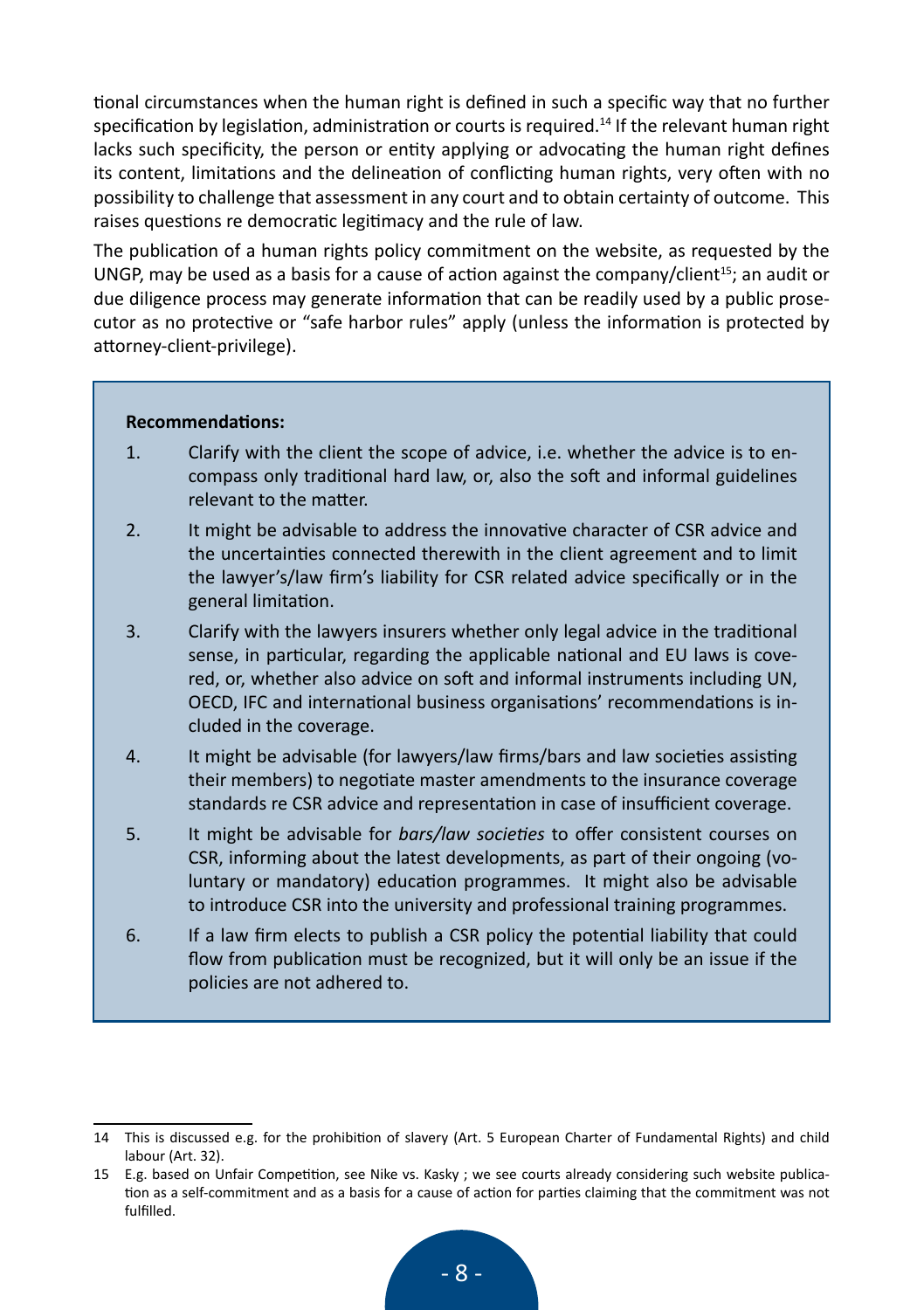# **3. THE LAWYER/LAW FIRM AS SUPPLIER OF SERVICES**

An essential part of companies' CSR compliance is the supply or value chain management. As lawyers are suppliers of services they may be asked to sign the *client's code of conduct* as part of the retainer agreement or panel appointment.

This can entail:

- a commitment to adhere to the client's conduct requirements re CSR issues<sup>16</sup> with regard to all firm members and all matters;
- an obligation to impose the same standards on the law firm's suppliers and their suppliers;
- an obligation to have regular compliance audits executed at the law firm's cost, both of its own compliance and its suppliers' compliance;
- an obligation to allow the client to audit the law firm and its books regarding compliance with the client's code of conduct, even without prior announcement;
- the right of the client to terminate the retainer agreement in case of non-compliance with the above.

#### *Critical questions/dilemmas:*

*(1) How do you avoid becoming subject to a multiplicity of potentially conflicting policies of various clients*? Some law firms have started to develop their own CSR policies which may include a code of conduct<sup>17</sup> or reporting on CSR matters including goals and targets. Despite the firm's existing but alternative approach to CSR the client may insist that the law firm signs its policy as standardized engagement and sales conditions, otherwise the firm will not be regarded as eligible to become a supplier. The occasionally uttered comment "we sign everything", meaning that a potential breach of the retainer agreement is consciously taken into consideration, cannot be a satisfactory answer to the dilemma. Compliance management with diverse codes of conduct may, even when there are no obvious conflicts, entail an enormous bureaucracy which only large firms can afford. The same applies to costly audit requirements on law firms and their suppliers although the legal profession and its office suppliers are generally not regarded as high risk sectors. It appears that these requirements could lead to a market distortion excluding smaller firms from the global value chain. This can also lead to the exclusion of small and medium enterprises as suppliers from less developed countries which are otherwise regarded as the backbone of sustainable development in these countries.

<sup>16</sup> See Guidance I, Part I, p. 4.

<sup>17</sup> A code of conduct can create a cause of action against the firm.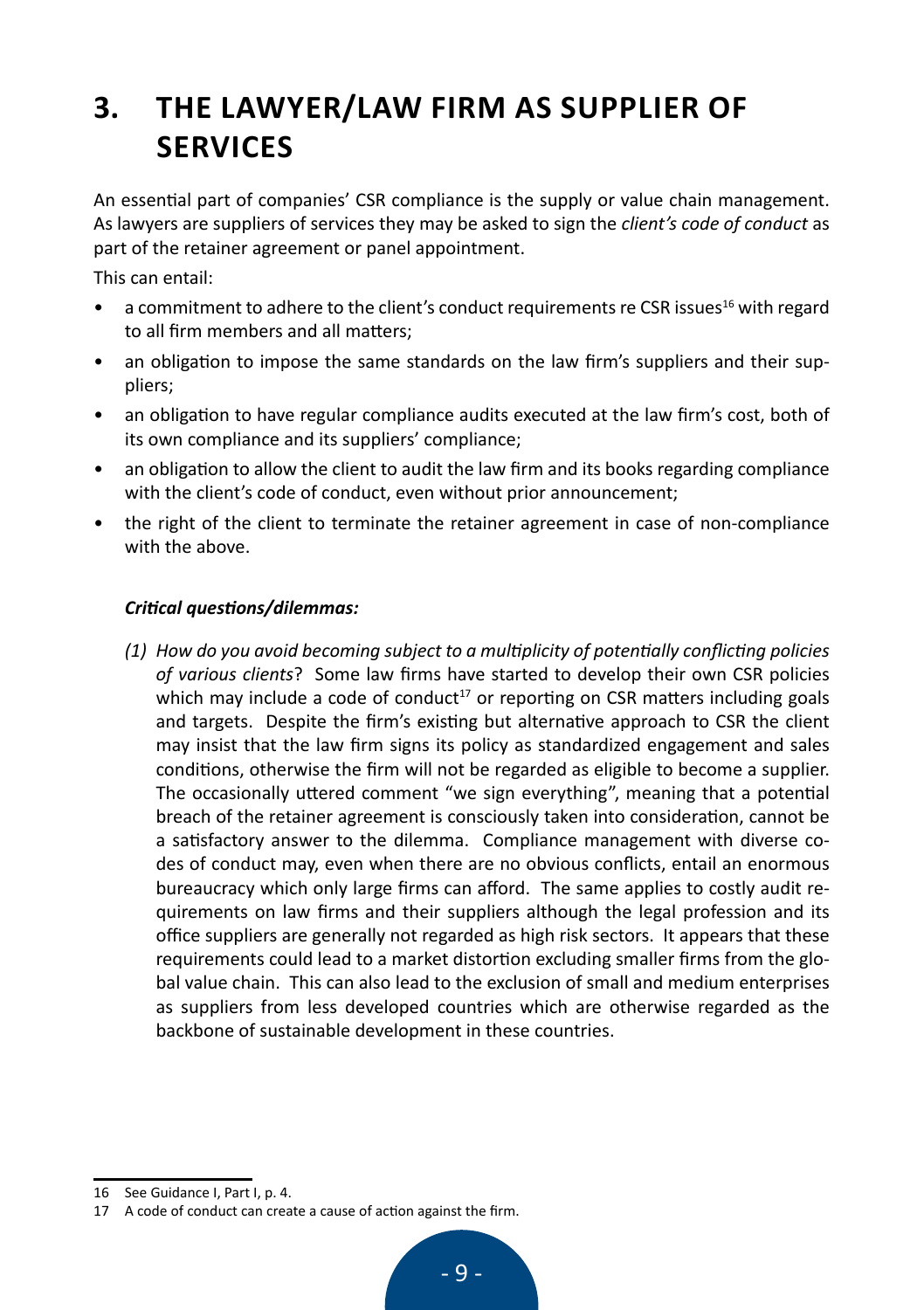#### **Consideration:**

As individual law firms does not have the market power to resist such client claims if they want to be eligible as suppliers, it might be advisable that the *CCBE in conjunction with the national bars* develops guidance for law firms how to deal with clients' requests to sign their codes of conduct, and to submit to their typical supply chain and audit requirements.

*(2) Is the client's request to audit the law firm's compliance with its code of conduct, in particular without prior notice, feasible at all*? Clients are often not aware of the specific role of law firms and their ethical and confidentiality obligations which do not allow the client to check the firm's books and records and enter the premises and start investigations, in particular, without prior notice.

#### **Recommendation:**

If a law firm wants to accept such an audit obligation it has to make sure that it is restricted to information and documentation not breaching any ethical or confidentiality duties, or which will give rise to a loss of privilege. Suitable confidentiality undertakings should be provided by those conducting the audit. Consideration should also be given to imposing on the client responsibility for the actions of agents they engage to conduct such an audit.

*(3) The client's code of conduct may contain broad obligations relating to CSR, by way of example "to respect human rights as defined in the UNGP" – as the UNGP refer only to UN Human Rights Conventions without defining the material standards of behaviour any further, how can a law firm make sure that it is "compliant", in particular, taking into consideration the sanction that in case of "non-compliance" the retainer can be terminated*?

The expected standards of behavior would need ideally to be better defined in the retainer agreement which is, however, extremely burdensome and time consuming. For law firms and mandates in Europe it should be sufficient to refer to compliance with the applicable EU and national laws implementing environmental, employment and human rights requirements, or if the law firm is a UNGC signatory by referring to the commitments that it imposes.

#### **Consideration:**

As an individual law firm's market power is too limited it might be advisable that the *CCBE in conjunction with the national bars* develops an "*interpretive guide*" for law firms regarding typical CSR code of conduct requests.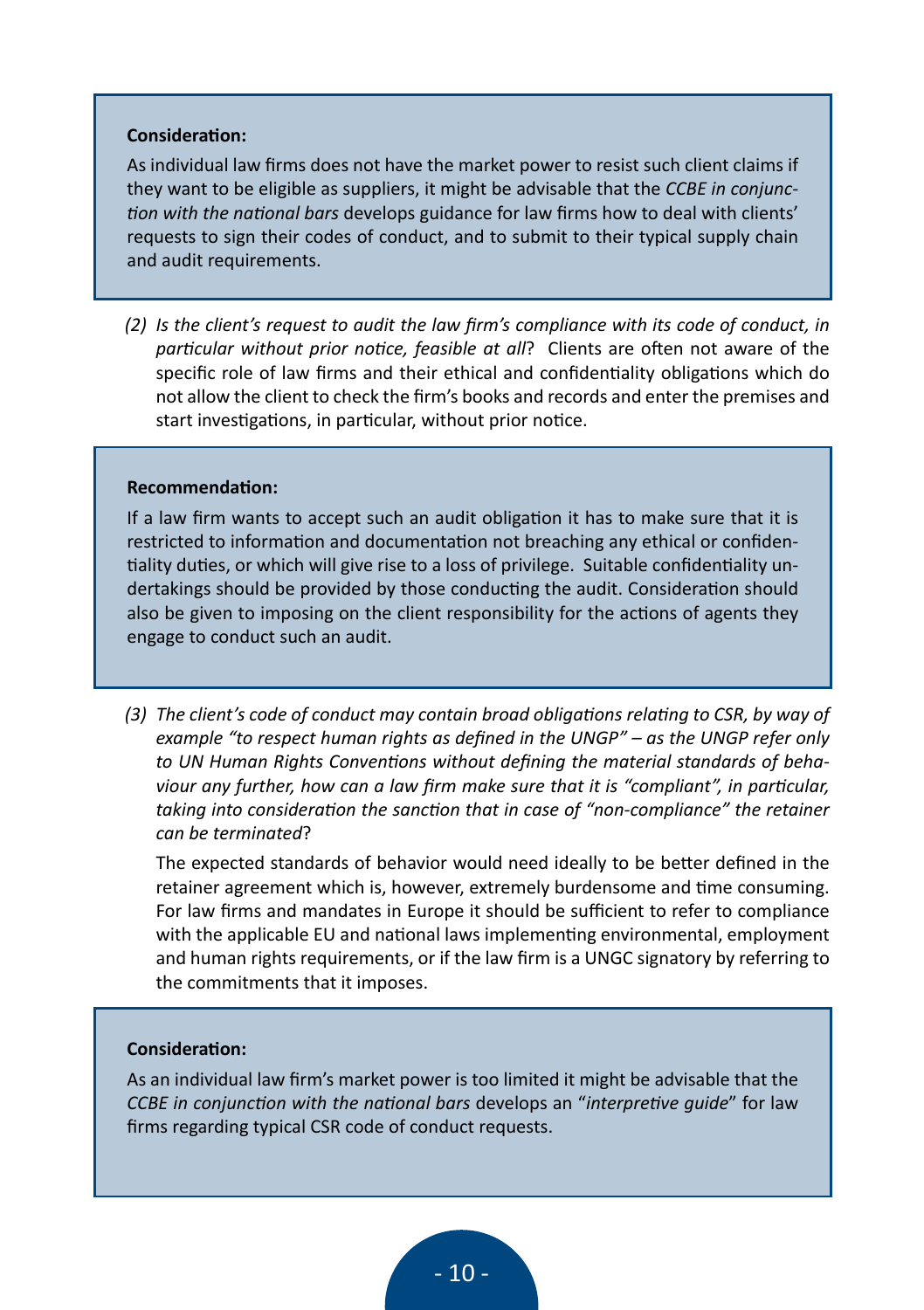*(4) It is not unusual that a client asks a law firm to sign, on the one hand, its contract/ code of conduct containing provisions such as "no excessive working hours", "right to a family life" etc., which conflict on the other hand with the client's demands to have round the clock negotiations, drafts amended over the weekend, and to "get the deal done"*. The law firm is again in an impossible conflict (and technically in a breach of the retainer agreement) and will usually disregard the code of conduct in favour of the results requested by the client.

#### **Consideration:**

An honest discussion of the situation and the dilemma with the client may be advisable.

*(5) Clients are increasingly requesting information from law firms on CSR practices through the use of supplier questionnaires*. They usually require details of economic, social, and environmental behavior, including diversity statistics, carbon footprint data, details of any accreditations such as ISO standards, copies of CSR reports, internal policies, and the firm's approach to procurement. The score on these requirements can be a factor in the selection of the appropriate advisor.

#### **Consideration**:

As many of these questionnaires are based on the UN Global Compact or other international guidelines there is a significant advantage in being able to show that the firm has policies in place based on such guidelines.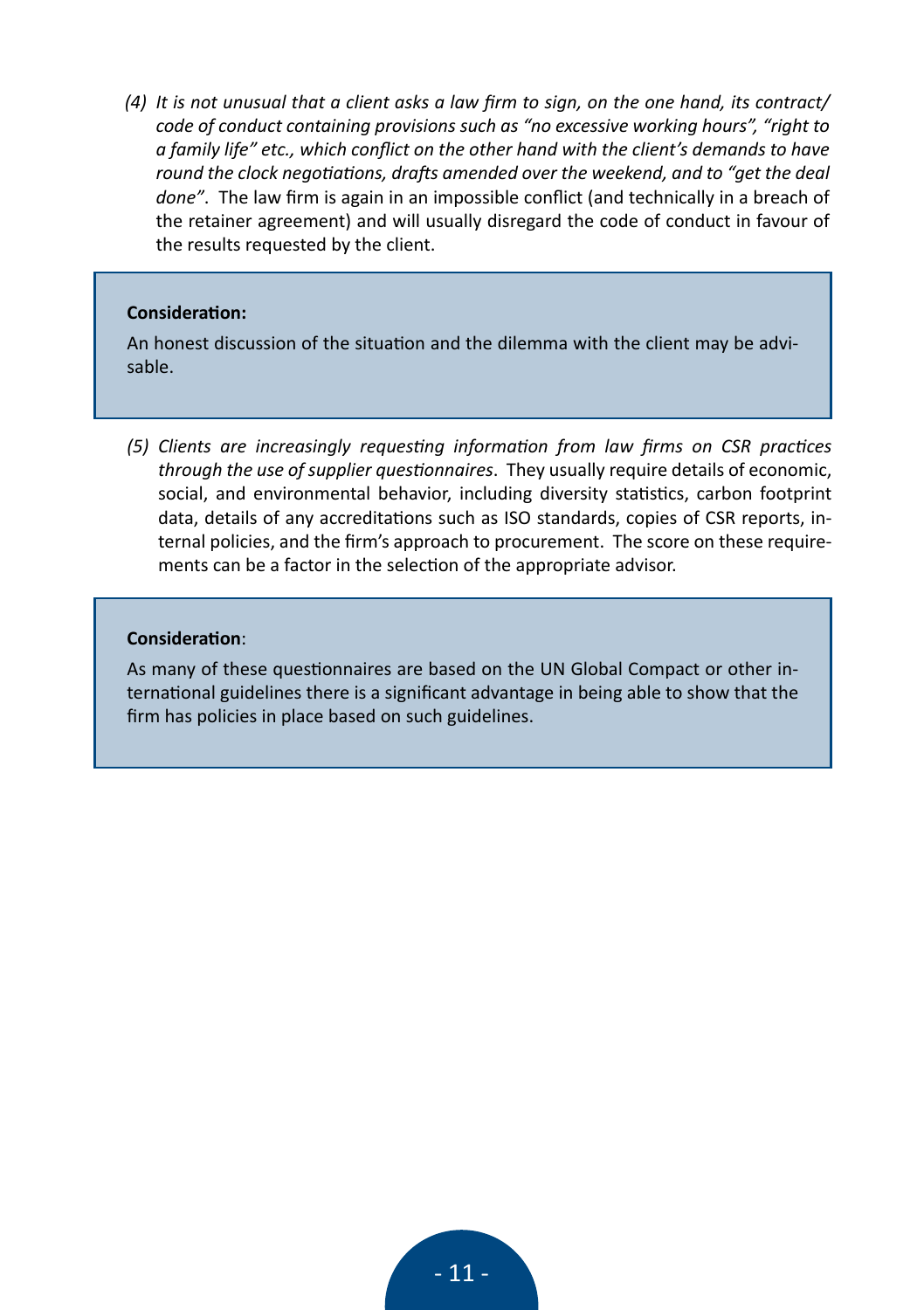# **4. THE LAWYER/LAW FIRM RESPONSIBILITY AS ENTERPRISE**

The sole practitioner/law firm qualifies as an "*enterprise*" in the sense of the international, European and national CSR instruments.18 The EU Commission stipulates in its Communication "*A renewed EU strategy 2011-2014 for Corporate Social Responsibility*" of 25 October 2011<sup>19</sup> that each enterprise is responsible for its "*impact on society*".

# *a) Compliance*

As a minimum, responsible business means *compliance* with applicable laws and regulations; for lawyers this includes compliance with *Bar Rules* regulating attorneys' responsibilities and ethical standards, and, with the *CCBE Charter of Core Principles* of the European Legal Profession and *Code of Conduct for European Lawyers*20, covering the economic and governance side of lawyers' responsibilities, in some areas further spelled out in specific guidelines e.g. on anti-money laundering and insider trading.

Any CSR-related claims of NGOs and other stakeholders for more stringent or other standards regarding topics covered by these bar specific rules should not be dealt with under a separate CSR regime but should be discussed in the context of whether the existing rules should be amended or modified.<sup>21</sup> Laws, Bar Rules and CCBE Guidances are the relevant benchmark for the legal profession.

To the extent CSR-related matters are covered by existing CCBE rules and guidelines we consider them for the time being as comprehensive. This does not preclude the possibility that the CCBE CSR Committee may revisit existing CCBE CSR-related guidance at a later stage and submit suggestions for amendments, based on the latest CSR developments.

# *b) Additional (voluntary) CSR responsibilities*

According to the EU Commission enterprises should develop an approach to CSR that is appropriate to their circumstances, in particular, the size of the enterprise and the nature of its operations. Large enterprises and enterprises at particular risk of having negative impacts (e.g. chemical or extractive industry) are encouraged to carry out risk-based due diligence, including through their supply chains (which may encompass law firms). For most small and medium sized enterprises the CSR process is likely to remain informal. As a minimum, human rights, labour and employment practices, environmental issues, and combating bribery and corruption should be covered.<sup>22</sup>

As the EU, and in particular the European legal profession, is a highly regulated area, most CSR topics are already covered by existing compliance requirements.

22 See Guidance I, Part I, 3b.

<sup>18</sup> See Guidance I, Part I, 3, and Part II, 2b.

<sup>19</sup> See Guidance I, Part I, 3b.

<sup>20</sup> Edition 2010, http://www.ccbe.eu/fileadmin/user\_upload/NTCdocument/EN\_CCBE\_CoCpdf1\_1382973057.pdf

<sup>21</sup> See e.g. the recommendations of A4ID addressed to the bars to include human rights related obligations, Introduction.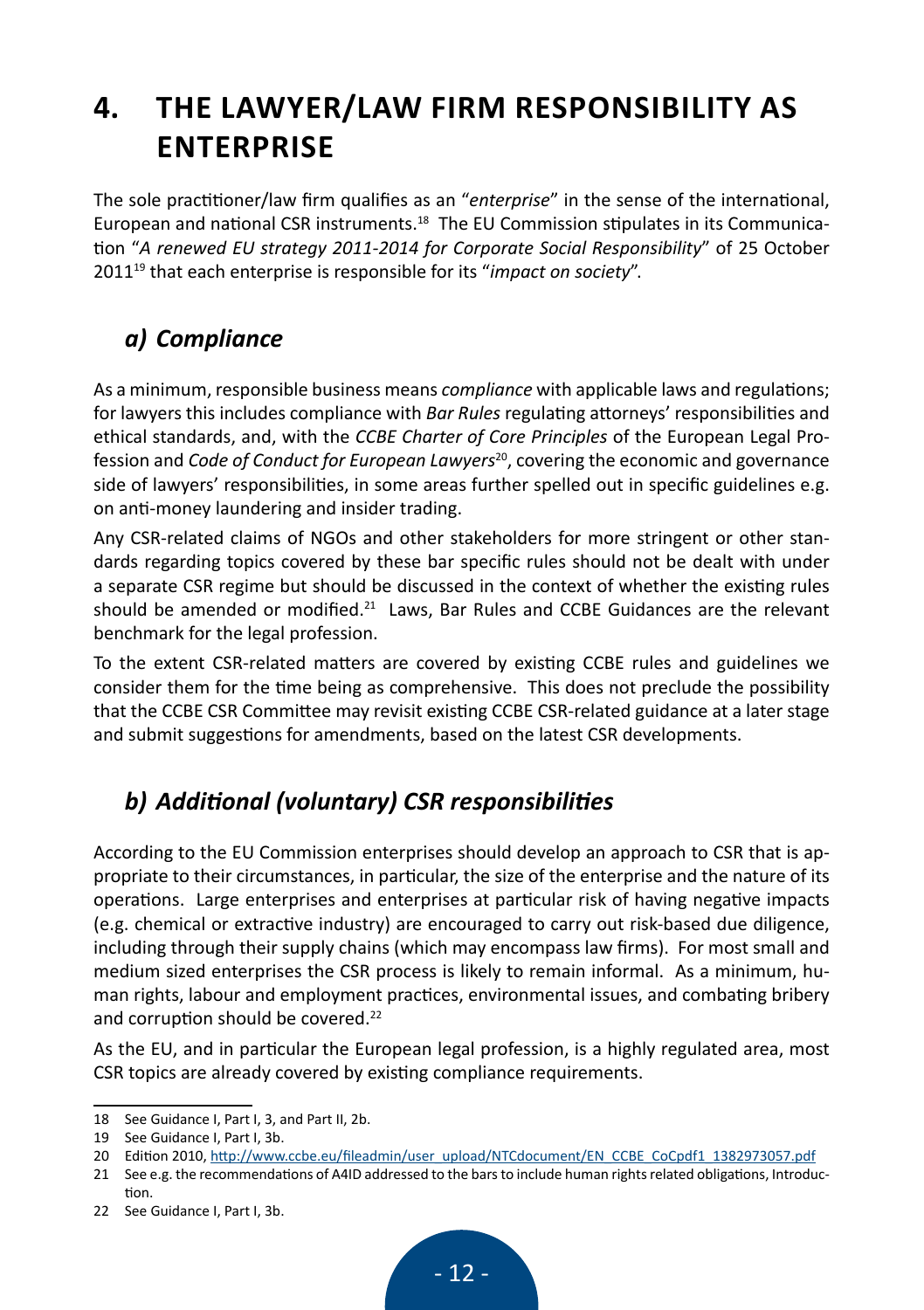Additional CSR responsibilities which are discussed are:

- (1) Human Rights, Social and Environmental Responsibilities
- (2) Client relationships
- (3) Supply chain management
- (4) Pro bono/Charity Engagements
- (1) Human Rights, Social and Environmental Responsibilities

In Europe, *human rights* are spelled out in detail by legislation and national courts, the European Court of Justice and the European Court of Human Rights. A separate human rights regime for businesses built (by whom?) on the basis of direct recourse to UN Human Rights Conventions (as suggested by the UNGP) creates, as indicated above, uncertainties and potential conflicts with the established and elaborate European human rights regime and the rule of law, which delineates the spheres of freedom and responsibility for business and potentially affected parties and provides for detailed procedures in which stakeholder interests are to be considered.

To the extent a law firm maintains activities in *countries with weak governance zones* where compliance with the respective national laws provides for a level of protection far below the home standards, it may be advisable that the law firm develops a policy providing for equivalent protection for its overseas activities. This issue requires further consideration and will be discussed at a later stage.

Despite existing legislation, the legal profession has identified particular *areas where it can do more* to enhance the situation which are to be encouraged (again on a proportionate basis relative to the size of the law firm):

- Foster employee health and wellbeing, e.g. psychological support to avoid burn-outs, to master depression and personal crises, physiotherapy and exercise programmes to avoid back aches etc.
- Gender and Diversity issues, e.g. conscious recruitment, mentoring and coaching, programmes for female professionals, targets for employment and equity partnership, continuing education programs, technical equipment to provide flexibility regarding the work place, paternity and maternity leaves for both sexes, part-time arrangements, disability policies, etc..
- Environmental enhancements, e.g. reduced paper consumption, reducing or compensating for their carbon footprint, electronic file keeping, waste reduction measures, energy saving devices, recycling friendly computers, reduced business travel etc.

For larger firms it may be advisable to develop written guidelines and policies and/or to report on a regular basis; for small and medium sized firms, taking into consideration the relatively low risk potential, it should suffice to deal with these issues in a more informal way. It should be mentioned, however, that CSR policies can be a *competitive advantage* in the war for talent and with regard to the firm's attractiveness for CSR-conscious clients. In either case, to effect change or development in this area, the law firm's governance structures need to provide support and incentives.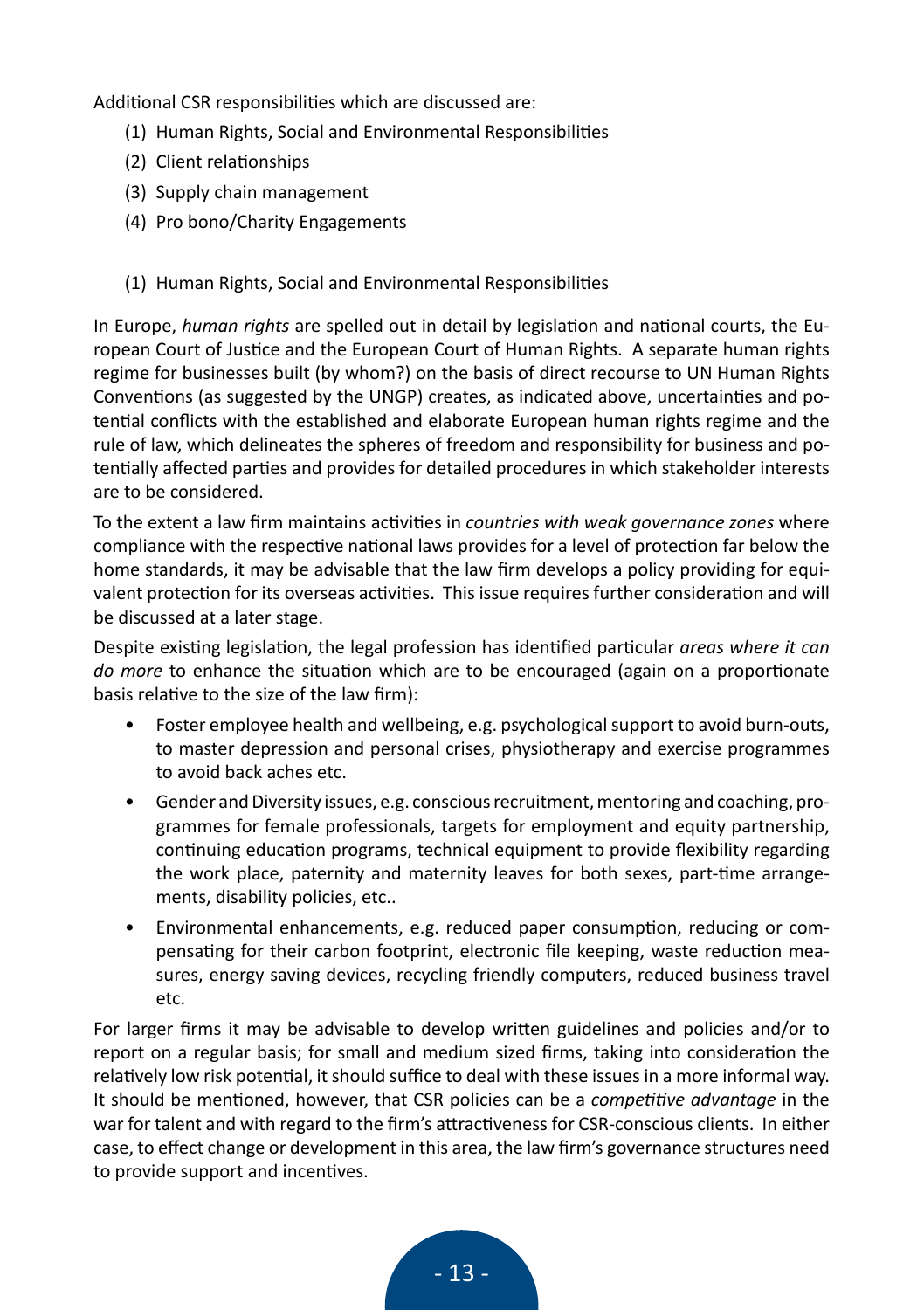Set out in the **Appendix** is a list of questions that law firms might seek to address when seeking to develop their CSR activities.

It should be mentioned that the CSR requirements described above may differ significantly from the requirements imposed on a law firm as supplier of services by a client, as the latter are usually less differentiated applying to all kinds of businesses. In that regard the goal should be that the law firm's supplier responsibilities should converge with the stand-alone-responsibilities.

#### **Consideration:**

A discussion with the client of the specific situation of lawyers and the dilemma created by inconsistent CSR requirements may be advisable.

#### (2) Client Relationships

NGOs and some other organisations<sup>23</sup> raise far reaching duties for law firms to examine, influence and sanction a (potential) client whose behavior has or may have a "negative human rights impact". It is an established rule that a lawyer may not *aid and abet* a client in illegal behavior. So far, we are on solid ground. The much further reaching NGO recommendations, however, potentially conflict with the role of the lawyer as described above. In our densely populated areas there are few commercial or industrial operations which do not have a "negative impact" on someone's property or health. Planning, zoning and environmental law define in detail which and to what extent negative impacts have to be borne by affected parties. Any environmental lawyer will, by advising and representing a client in a permitting procedure "cause", or "contribute" or will be "directly linked" to the client's "negative impact" which is, however, considered acceptable by the applicable laws. A lawyer may suggest choosing less burdensome alternatives to the extent they are available. Advice within the boundaries of the law should not be considered as a violation of CSR or human rights. Otherwise the foundations of the legal profession are at stake.

It might well be that a law firm may not want to advise a client with a proven track record of gross human rights violations, e.g. for reputational reasons. This should be left to the individual law firm's decision, and due diligence in that regard may be part of a "*know your client*" policy. It is, however, also respectable and in line with the basic requirements of the rule of law that someone like the mass murderer Breivik or the Nazis in the Nuremberg trials, accused of the worst atrocities, or companies accused of using child labour, were represented by lawyers. The attorney's official function is also to ensure a fair trial.

To the extent a lawyer has an influence on a client ("leverage") he can try to steer the client in a direction to minimize or avoid negative impacts. When the client decides, however, that he does not want that advice, or, for whatever reason cannot or does not want to avoid legal but negative impacts, the lawyer's leverage is at an end. Neither the lawyer nor the bar can impose on the client an obligation to obtain unsolicited advice and, as noted above, obliging a lawyer to withdraw in such circumstances would not necessarily promote the rule of law and may breach the relevant regulatory requirements.

<sup>23</sup> See A4ID Fn. 4.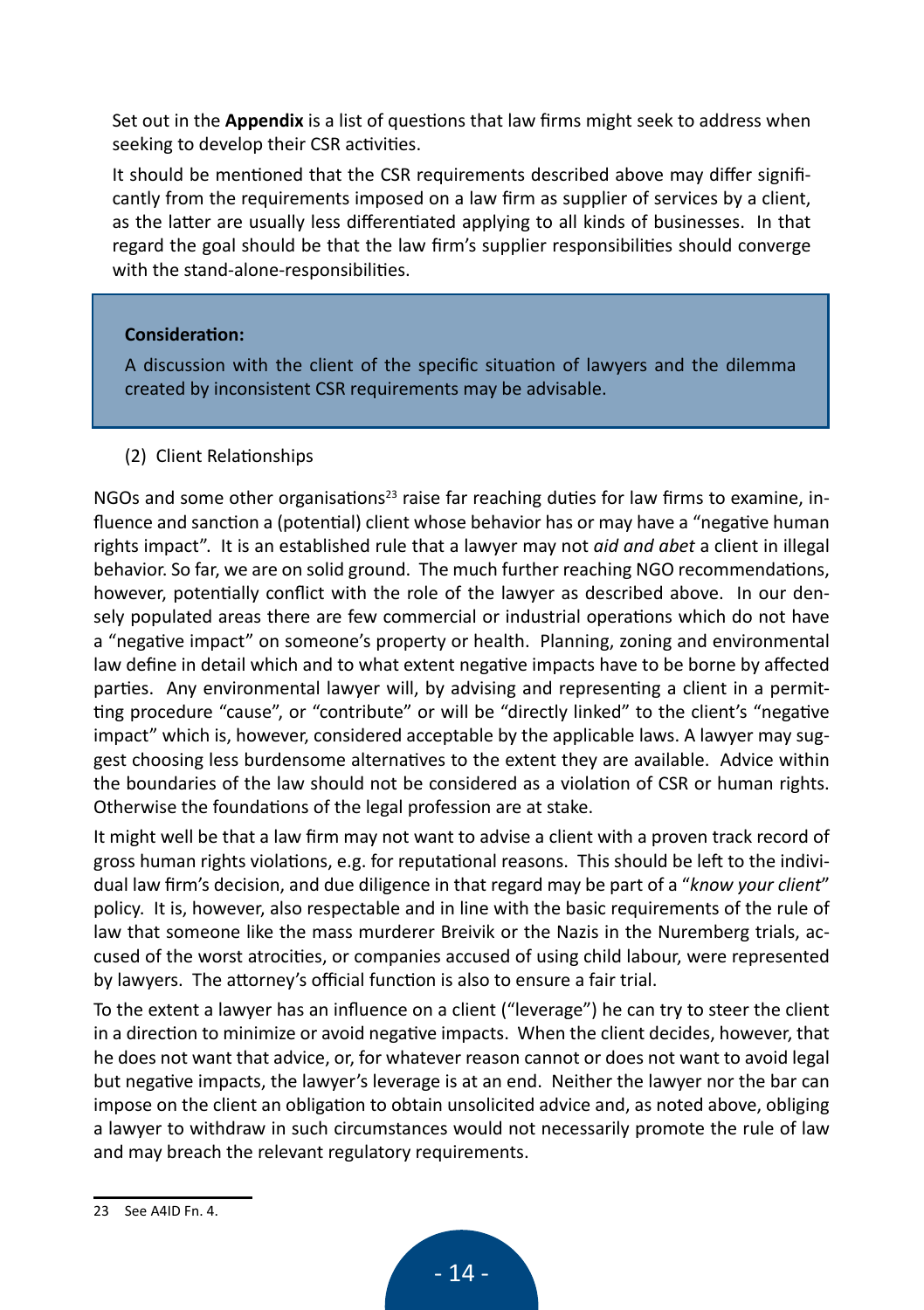(3) Supply Chain Management

Taking into consideration that the European legal profession and its typical suppliers are not a high risk sector and that supply chain management including audits along the value chain can entail substantial bureaucratic burdens and cost, small and medium sized law firms may, but should not be required to, establish a formal supply chain management.

Large multinational law firms may be asked by their multinational clients to have a formal supply chain management in place if they want to work for this client. This can include formalized procurement policies, supply and service contracts containing specific CSR requirements, and regular audits. It should be taken into consideration, however, that it is undesirable that these supply chain policies lead to market concentrations, eliminating small and medium-sized suppliers which may not be capable of complying with the bureaucratic challenges and of bearing the cost.

(4) Pro bono and community investment

The CSR Committee will consult the Access to Justice Committee.

# **5. BARS AND LAW SOCIETIES AS ENTERPRISES**

Bar organisations have their own role to play, consistent with their position and functions.

There are already bars which develop CSR policies including the publication of CSR reports, based on the UN Global Compact or other CSR guidelines.<sup>24</sup>

(1) Like law firms as enterprises, bar organisations may establish CSR policies including

- employee education, training and well-being, part-time arrangements etc.
- adequate reflection of gender and diversity in their administration, committees and chair and top management functions; this may include stipulations in the bye-laws of the organisation limiting the office term, the reelection possibilities, the maximum age, to allow for permeable structures; it may include provisions that the number of women or other under-represented groups shall be proportionate to the membership of the bar organisation on all levels of hierarchy including bar academies and the like;
- optimising their environmental impact regarding waste generation, energy and resources including paper savings etc..
- bar organisations may establish CSR committees assisting them and their members in the development and implementation of CSR policies.
- (2) Bar organisations may assist their members
	- by providing guidance on CSR matters, in particular, regarding CSR critical questions and dilemmas
	- by providing education on CSR matters, to their members and at universities;

<sup>24</sup> E.g. the Paris Bar, see http://www.avocatparis.org/home/presentation-et-missions/developpement-durable.html http://dl.avocatparis.org/com/anais/rse/RapportRSE.pdf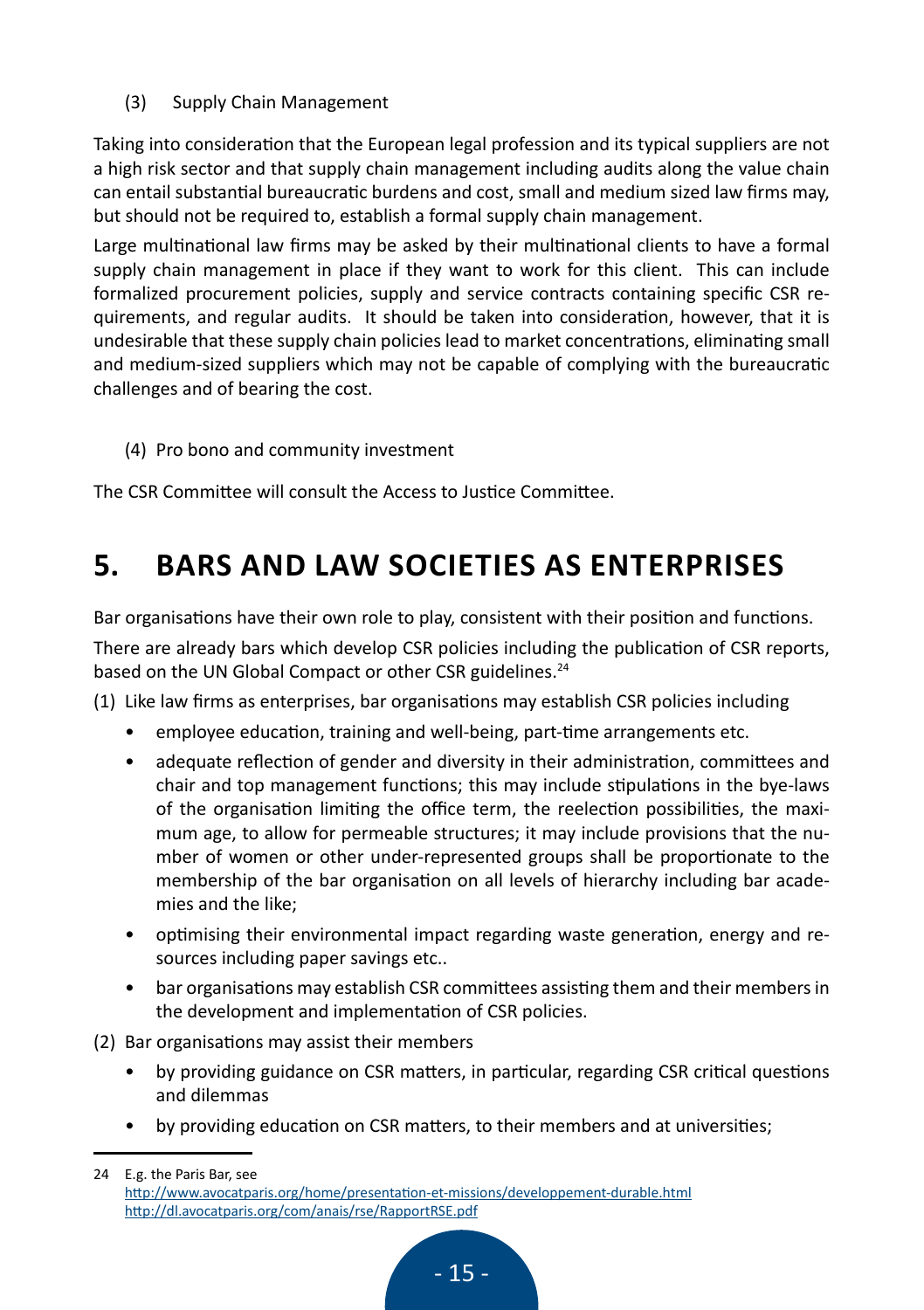- by encouraging lawyers to discuss and collaborate with other lawyers on the development of CSR policies and practices.
- (3) Bar organisations may promote CSR in a multitude of ways, e.g. by establishing a human rights and/ or CSR committee, by protest letters, by raising human rights and other CSR issues in the press, by cooperation agreements with bars in countries with weak governance regimes (e.g. the Belgian Bar and African Bars), by supporting Avocats sans frontieres or other CSR initiatives.
- (4) Bar organisations may establish rules for pro bono advice and support community engagements of the bar and its members.

# **6. OUTLOOK**

The CSR Committee will *update the country table<sup>25</sup>* as the EU Commission's Action Plan 2011- 2014 for CSR provides for a host of actions which shall be completed by the end of 2014, in particular, the EU Member States are required to come up with National CSR Action Plans.

The CSR Committee suggests developing further guidance regarding the *Considerations* raised above concerning dilemmas and critical questions the legal profession faces.

The CSR Committee will consult with the Access to Justice Committee regarding guidance on pro bono and community investment.

<sup>25</sup> See: http://www.ccbe.eu/index.php?id=94&id\_comite=54&L=0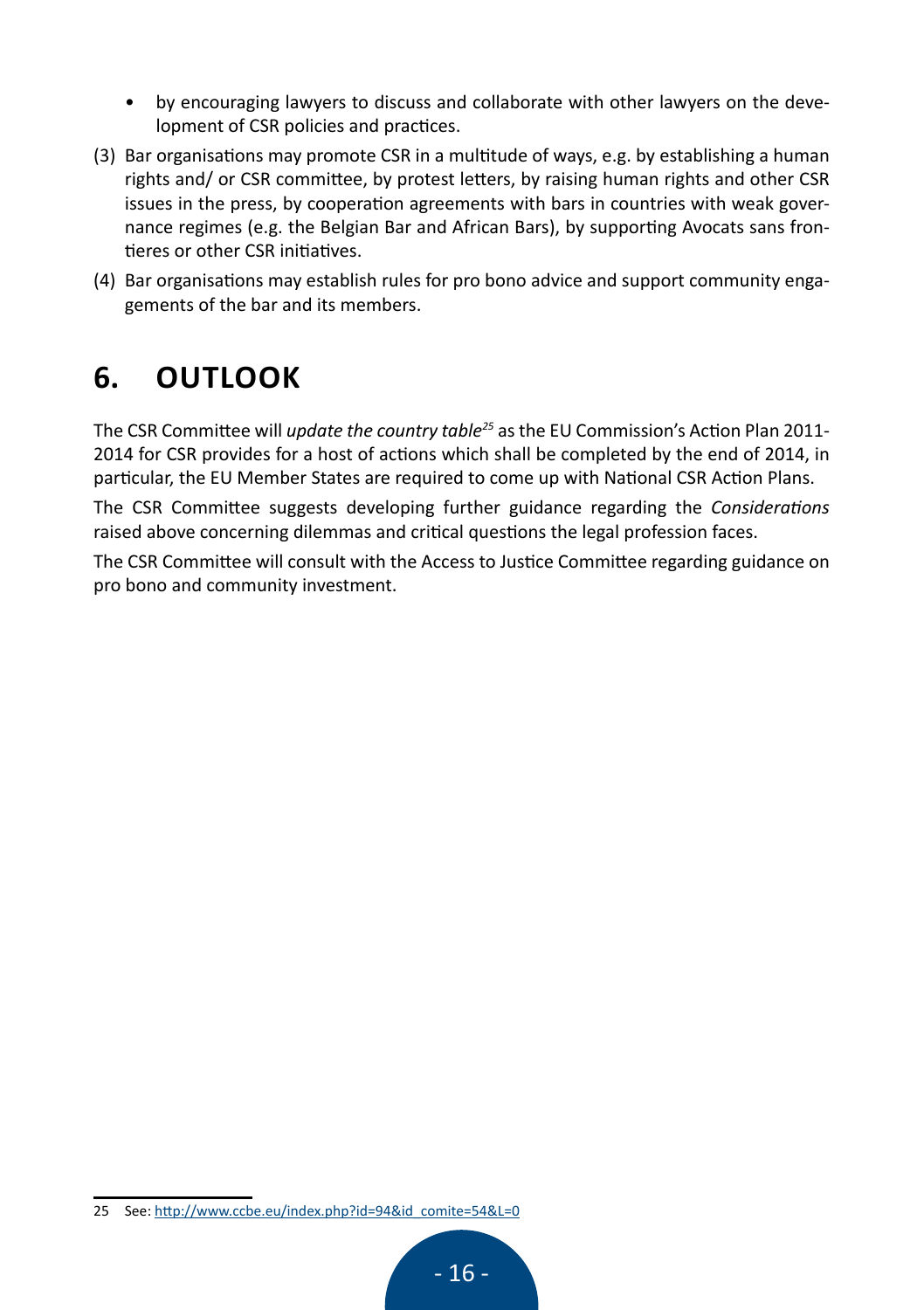# **APPENDIX**

### *Key Questions to address.*

For law firms at the beginning of thinking about what CSR means in practice for them, below is a list of useful questions to ask and determine where some initial gaps might be.

### *General/Governance*

- (a) Does your firm know what its key social and environmental impacts are? Have these been identified through a formal review process?
- (b) How does your firm manage its different social and environmental responsibilities? Does it have any policies in place and published internally? Are these based on the UNGC/ISO 26000/UNGP?
- (c) Do you have formally allocated resources with defined responsibilities and accountability in all aspects of CSR?
- (d) Have you developed a plan of action and set targets?
- (e) Do you measure the return on investment / impact of your social and environmental initiatives?
- (f) Have you identified your key stakeholders employees, clients, local community, bar/law society? How do you interact with them on these issues?
- (g) Have you linked performance on CSR related objectives within the appraisal process of key employees?
- (h) Do you wish to report any non-financial information publicly?

### *Employees*

- (a) What is your firm doing about your employees' health and wellbeing?
- (b) Does your firm measure its employee demographics?
- (c) What is your firm doing about diversity and inclusion in the workplace?
- (d) What is your firm doing about developing the skills of its employees?
- (e) How does your firm educate and engage employees on the forms CSR aspirations and core values?
- (f) Does your firm offer work experience or other opportunities for developing aspirations of young people from non-traditional backgrounds?
- (g) What are your recruitment policies are they open to all?
- (h) Does your firm participate in community investment and volunteering programmes?
- (i) Do you have a formal pro bono programme?

 $-17-$